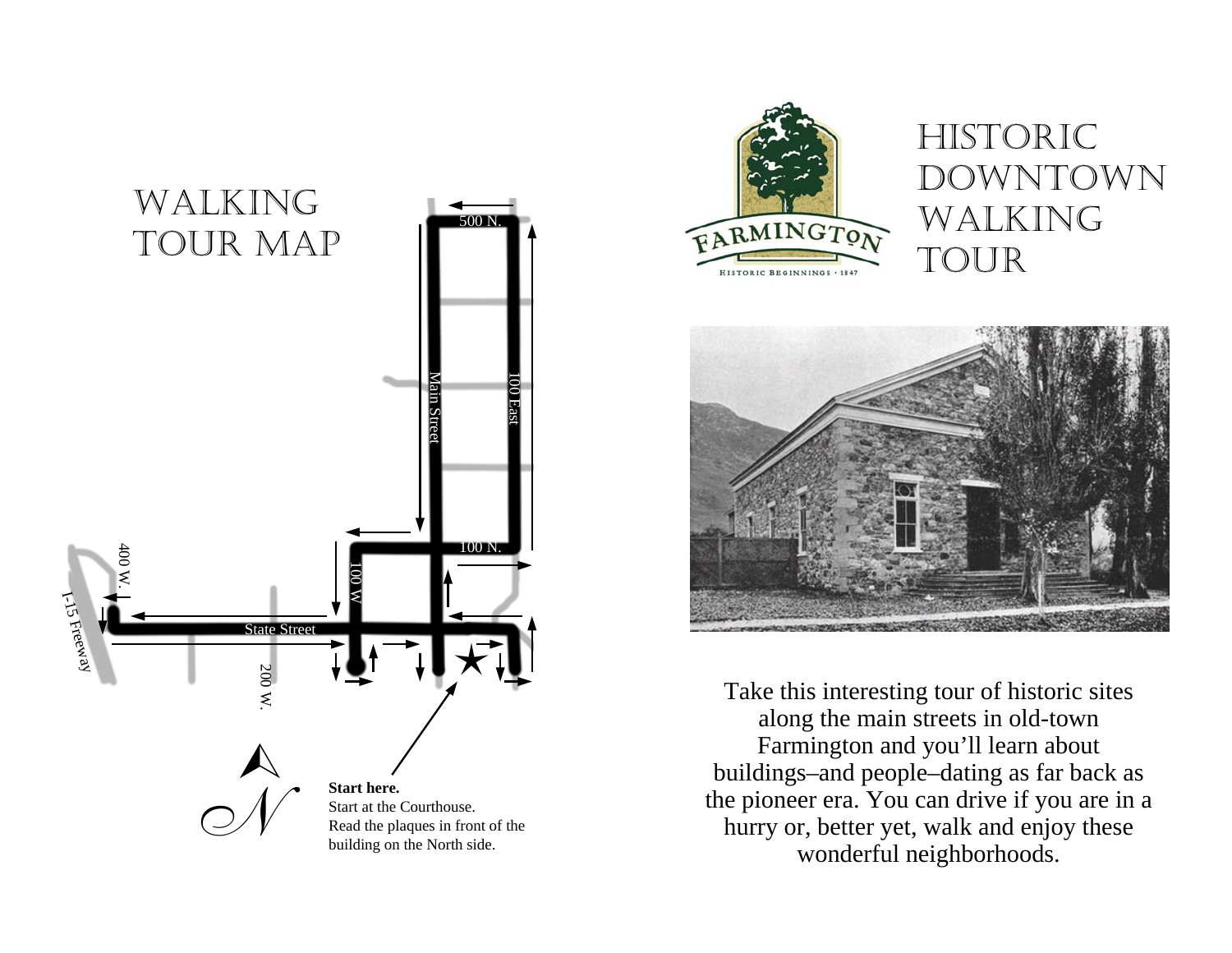# Welcome to historic Farmington, Utah.

## **Start your walking tour here:**

**1–**Davis County Memorial Courthouse, 1930, **State and Main. Farmington is the Davis County seat.** 

**2**–Davis County monument at courthouse (on US flag base, facing courthouse), **State and Main**. Davis County was established on 10/5/1850.

**3**–Pioneer monument at courthouse, (on US flag base, facing State Street), **State and Main**. Erected in 1939, honoring founding father Capt. Daniel Davis from Nauvoo Legion.

**4**–VanFleet Hotel, c.1850, **88 E. State St**. Thomas and Electa Hunt built this home in the 1850s and ran a tavern out of one section. Hyrum and Anita VanFleet purchased it in 1907. They turned it into the VanFleet Hotel, which catered mainly to teamsters traveling between Salt Lake City and Ogden, Farmington being a day's drive from either city. When a fire damaged the hotel in 1913, the VanFleets rebuilt the damaged areas and added porches on the north and east sides. The hotel served as an officers' club for HAFB during WW11. In 1953, Anita VanFleet remodeled it into apartments. Dr. Berrett Packer bought the building in 1995, renovated it, and turned it into modern dental offices. (Plaque on East side.) LISTED ON NATIONAL REGISTER

**5**–Stayner-Steed House/Mackegg Hotel, 1872, **79 S. 100 E**. This pioneer-era hotel, now a private home, was built of native rock by Arthur Stayner. LISTED ON NATIONAL REGISTER

**6–**Northeast Corner, **State and Main,** On this corner in 1891 on this corner, the Farmington Commercial and Manufacturing Company opened for business. At two stories tall and with a footprint of 76 x 100 feet, it was the largest store in town. The "FC&M" sold everything from fresh meats to building sup plies, hardware, and shoes. It was added onto many times with, among other additions, an office for the Farmington branch of the American Telegraph & Telephone Co. in 1896.

**xx**-Site of JD Wood's Mercantile, 1891, **25 N. Main**. (Remodeled) Jonathan David Wood and Fannie Goble Wood started the first little store in Farmington in 1855, running it out of their home at approx. 37 North 100 East. Their son, JD Wood, carried on the family tradition when he opened his mercantile here in 1891. He sold groceries, candy, fresh produce, shoes, dry goods and coal for many years.

When Simon Bamberger developed Lagoon resort at Farmington in 1896, he created what expanded to become Utah's largest amusement park and the city's largest source of tax revenue. The private Oakridge Golf Course brought another recreational facility to the community in the late 1950s.

Beginning in the 1880s, the LDS Church-managed economy gave way to private businesses and government employment. Farmers formally incorporated to oversee irrigation. Businessmen launched Davis County Bank, new grocery stores, a drug store, and Miller Floral, famous for its greenhouse roses. Utah State Agricultural College (now Utah State University) established an experimental farm in Farmington. A Victorian brick court house supplanted the original building in 1890, and was expanded and remodeled in 1932 and again in 1958. The county jail, library, fairgrounds, and school district are also established in Farmington. Despite the construction influenced by the county government, Farmington's downtown business district remained compact. Residents resisted commercial growth there, but in the late 1980s a suburban commercial center blossomed along Highway 89 in the north part of town.

It was during the first commercial boom that Farmington was incorporated, on 15 December 1892, with 1,180 residents. City government promoted the construction of better streets, replaced private wells with a culinary water system, encouraged electrification, and eventually installed a city-wide sewer system. With support from civic clubs, Farmington developed a city park in the mid-1950s and added others later. In July 1978 the Farmington Area Pressurized Irrigation District began serving homeowners and the few remaining farmers.

By 1990 the city had grown to a population approaching ten thousand, a quadrupling over twenty years, the result of numerous new subdivisions. New residents applauded the small-town, rural atmosphere of Farmington, its treelined downtown area--still mostly residential--and its friendly people. By 1992 the city boasted three elementary schools and a junior high. Ten meetinghouses served twenty-five Latter-day Saint congregations, while members of other religious groups traveled to nearby co mmunities for worship. Pinched between the mountains and the lake on a narrow strip of usable land, Farmington faced defined geographical limits to any future growth, perhaps assuring its smalltown atmosphere will remain for the foreseeable future.

#### -**Glen M. Leonard**

From Utah History Encyclopedia, <http://www.media.utah.edu/UHE/f/FARMINGTON.html>

For more information on Farmington's history, read *History of Davis County* by Glen Leonard. Also see: Margaret Steed Hess, *My Farmington: A History of Farmington, 1847-1976* (1976).

**7**–Alfred Stevenson home, wood frame, 1886, **36 N. Main St**.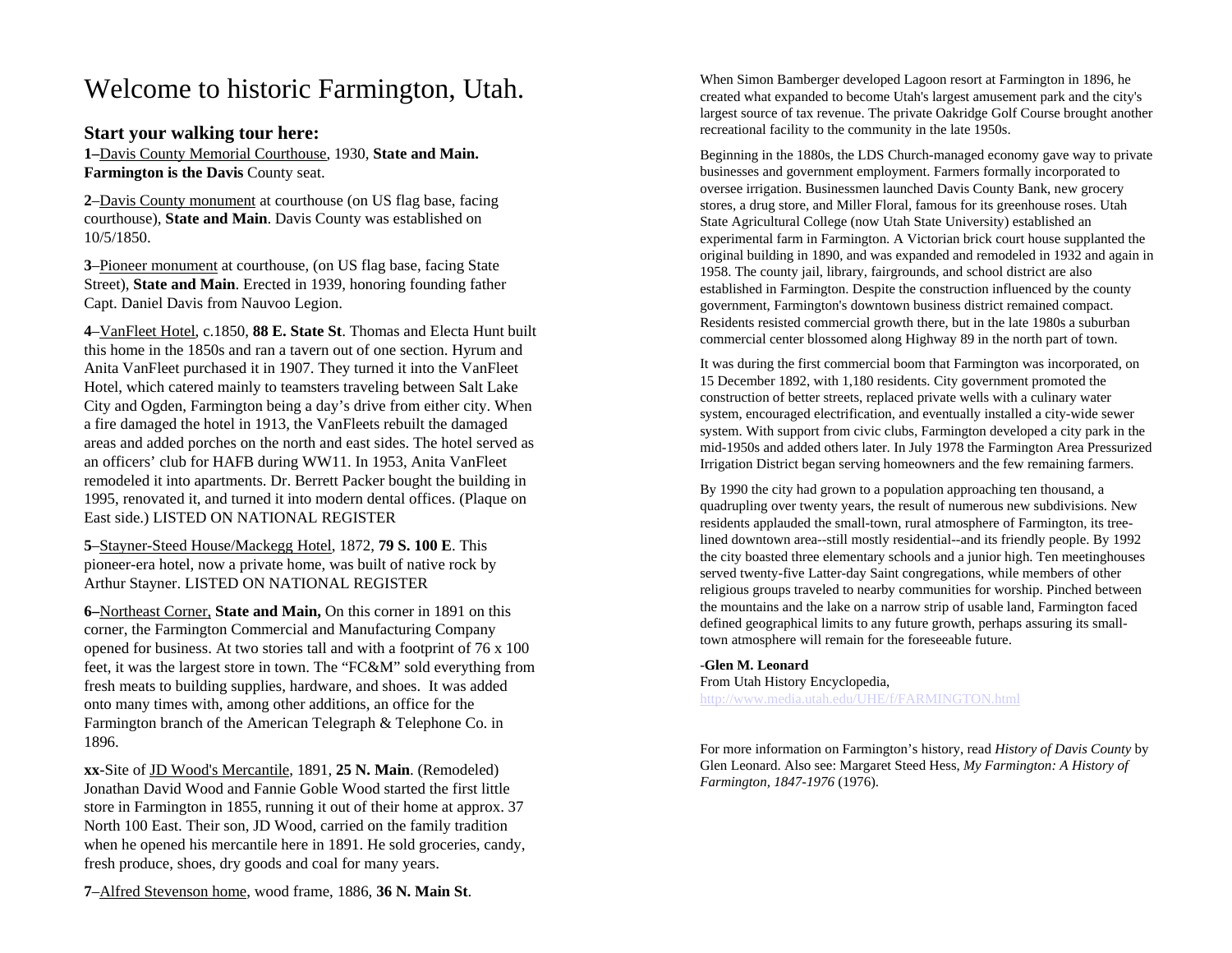### **A Brief History of Farmington City**

When the Utah Territorial Legislature created Davis County in 1852, it placed the county seat at North Cottonwood and renamed it Farmington. The small Mormon farming community gradually adopted its new name and helped build Utah's first courthouse in 1854-55, a two-story adobe building that for its first dozen years served both government and religious purposes. Centrally located between Salt Lake City and Ogden, and thus at Davis County's midpoint, Farmington remained an agricultural town for its first half century, then joined in the effort to develop a commercial base. Eventually, Farmington settled in as a residential community tied economically to the metropolitan areas to the north and south.

Known for a time as the City of Roses, Farmington battled flash floods in the 1920s and 1930s and again in 1984, and now prides itself as a city using rocks as a distinguishing architectural element in its major buildings. Two pioneer landmarks built of fieldstone in the 1860s—the Latter-day Saints' meetinghouse and Franklin D. Richards's grist mill—and a dozen pioneer rock homes helped establish that image.

Farmington began when Mormon herder Hector C. Haight wintered cattle in its grassy lowlands in 1847-48. Five other families soon joined him to found a community at the foot of the Wasatch Mountains near a stream they named North Cottonwood. On the narrow benchlands overlooking the Great Salt Lake, settlers laid out a formal town to serve the area's four hundred people, built a log school and several mills, and in 1854-55 partially surrounded the town with a mud wall. After the Utah War, settlers spread out along the road to the north and south and created a "string town" differing in shape from most planned Mormon villages.

For most of its first century, Farmington lived up to its name as an agricultural community. Its farmers specialized in raising alfalfa, grain, and livestock, including dairy herds. Millers, blacksmiths, and other craftsmen sustained the rural lifestyle. In the early twentieth century, orchardists grew cherries, peaches, apricots, and apples. Sugar beets processed in Layton became a popular cash crop for a time.

Latter-day Saint bishops managed most community affairs during the community's first forty years, including recreation, irrigation systems, roads and bridges, silk production, and cooperative herds, stores, and tanneries. A rock meetinghouse built in 1862-64 is one of Utah's oldest still in use. In that building in 1878 Aurelia Spencer Rogers organized the first Primary organization for children of the LDS Church .

Transportation routes influenced Farmington at several times in its history. In territorial days, several inns became favorite stopping places for local and longdistance travelers. In 1870 the Utah Central Railroad came through Farmington; a century later Interstate 15 closely paralleled the railroad's route. Even more influential was the Bamberger interurban; shoppers rode the Bamberger south to Salt Lake and students rode it north to Davis High School in Kaysville.

**8**–Stevenson rock barn, 1855, **56 N. Main St**. Daniel Randolph Williams built this beautiful rock barn as a pioneer livery stable. The girder and beams are hand-hewn from logs that were spliced together using wooden pegs to secure the jointed parts. Currently a private residence and art studio.

**9**–Walter Rampton home, brick, 1905, **57 N. Main St**. Walter Rampton was the village blacksmith before he became a merchant. In 1907, he opened Farmington's first drug store, "Rampton Drug." Walter Rampton, Jr. was raised in this home and was Farmington's mayor from 1930-1932.

**10**–One story wood-frame home, c.1890, **58 N. Main St**. Wood-frame buildings were rare in early Farmington. Currently Aunt Addy's boutique.

**11**–Millinery Shop, siding over adobe, c.1880, **79 N. Main St.** Built by Joseph E. Robinson as a "millinery and ladies' furnishings and coats" store for shopowners Elizabeth Cowley Brown and Dora Watson Robinson, this building has seen many uses over the years, including a private residence, a café, a hair salon, and offices.

**12**–Current school district Kendell Bldg, **100 N. 70 E**. Bell in tower is a relic from old Farmington Academy (1888). It used to toll every school day at 8:45 a.m.

**13**–James D. Wilcox & Anne Robinson Wilcox home, 2-story granite gneiss rock, 1870, **100 N. 93 E**. "Downtown" home of city's first mayor and his wife. Wilcox served at the time of the city's incorporation, in 1892. The rock lean-to was added before 1916 and gives the house a "saltbox" shape. LISTED ON NATIONAL REGISTER

**14**–One-story pioneer home, rock, c.1860, **147 N. 100 E**. Sold to Mills family in 1868 and later home of Alice & Monroe Sill. Walls are 21 inches thick of granite gneiss stone.

**15**–Rawl Udy home, brick, 1892, **189 N. 100 E**. Sugar beets were grown on this property and the sugar sold to ZCMI (Zion's Cooperative Merchantile Incorporated), the West's first department store.

**16**–Pioneer public building, adobe, 1855, **192 N. 10 0 E**. Original building was a bowery, then the second school in Farmington, and later served as a church. It is now a residence. Several additions have been added over the years. The rock façade is 20th-century.

**17–**One story, pioneer home, rock, c.1875, **200 N. 93 E.** Notice the beautiful "spool" turned pillars on the south porch.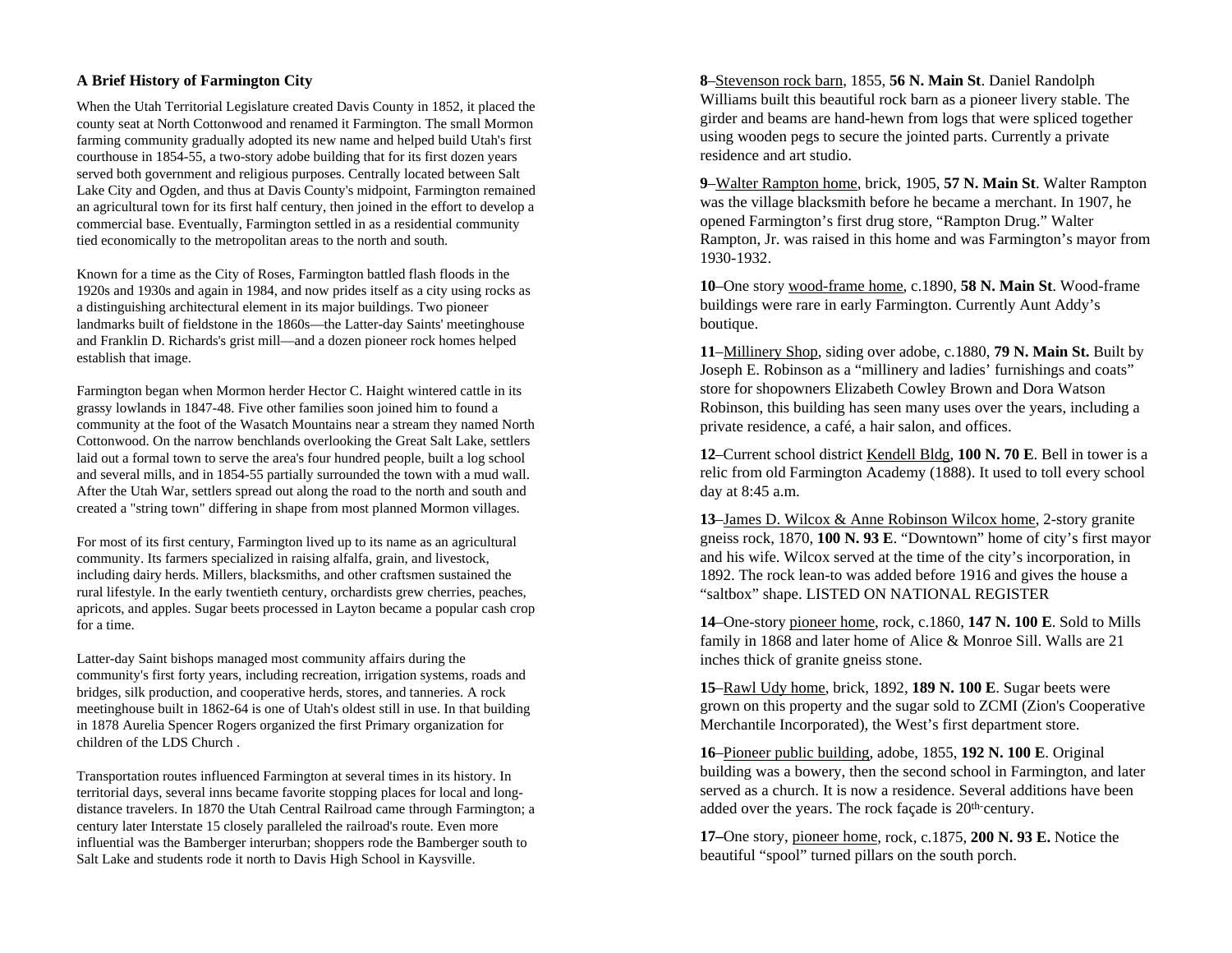**18–**Elias Van Fleet home, rock, c.1870, **93 East 300 N. (a.k.a. 307 N. 100 East)** Van Fleet was an early pioneer and a veteran of the Black Hawk War, 1865-67.

**19**–Franklin D. Richards & Rhoda Harriett Foss Richards home, 1863, **386 N. 100 E.** Rock cellar in back. Quartz and granite rocks hauled from Farmington Canyon. Walls are 33" deep, lined with adobe bricks plastered over and whitewashed. Richards was an LDS Church apostle.Foss was the widow of Willard Richards prior to her marriage to Franklin. (The 100 East block between 400 North and 300 North is the location of numerous homes built by Willard Richards for his wives.) LISTED ON NATIONAL REGISTER

**20**–George Q. Knowlton home, brick, 1909, **400 N. 93 E.** Knowlton Elementary is named for this early educator. LISTED ON NATIONAL REGISTER

**21**–Van Fleet/Elias Richards home, rock, c.1870**, 463 N. 100 E.**

**22**–Truman and Ortentia Leonard home, 2-story rock, 1863, **500 N. 94 E.** First couple married in LDS Nauvoo Temple, the Leonards settled in Farmington in 1850 and built an adobe house on this site in 1853. They expanded it with the large stone section in 1863. After their deaths, LDS apostle John Taylor bought the house, demolished the original adobe section and replaced it with the existing brick addition. (Plaque on north side.)

**23**–John W. Taylor, Janet and May Rich home, brick, 1902, **500 N. 49 E.** This home is the sole example of the "foursquare" form of architecture in the city. Taylor was an LDS apostle and son of John Taylor, third president of LDS Church.

**24**–Lewis Edwin Abbott home, stucco over brick, 1903, **15 E. 500 N.** This turn-of-the-century home sits on the site of the settlement's first cemetery plots.

**25–**John W. Hess & Caroline Workman Hess home, 1882, brick, **488 N. Main St.** John W. Hess was the Farmington LDS Ward's third bishop in 1855, serving for 27 years. He built homes for his seven wives and 63 children along Main Street.

**26–** John W. Hess & Mary Ann Steed Hess home, 1880, brick, **479 N. Main St.**

**27**-Brick cottage, 1926, **410 North Main St.** This home is also the site of an early tannery.

–Daniel C. Davis Log Cabin, 1848, **951 S. 200 E.** This cabin (south wing of existing home) was built in 1848 by Captain Davis, an officer in the Mormon Battalion, after whom Davis County is named. A rock face and other additions were later added to the cabin.

–George M. Leonard home, wood frame, 1890, **1527 N. Main St**. The original log cabin built here in 1849 by early pioneer Truman Leonard was destroyed in a fire. This wood frame home was built by his son, George, in 1890. Some of the trees on this property are even older than the home.

This publication has been funded with the assistance of a matching grant-in-aid from the UTAH STATE HISTORY office and the NATIONAL PARK SERVICE.

Regulations of the U.S. Department of the Interior strictly prohibit unlawful discrimination on the basis of race, color, national origin, religion, sex, age, disability, and sexual orientation. Any person who believes he or she has been discriminated against in any program, activity, or facility operated by a recipient of Federal assistance should write to: Office of Equal Opportunity, National Park Service, 1849 C Street, NW, Washington, D.C. 20240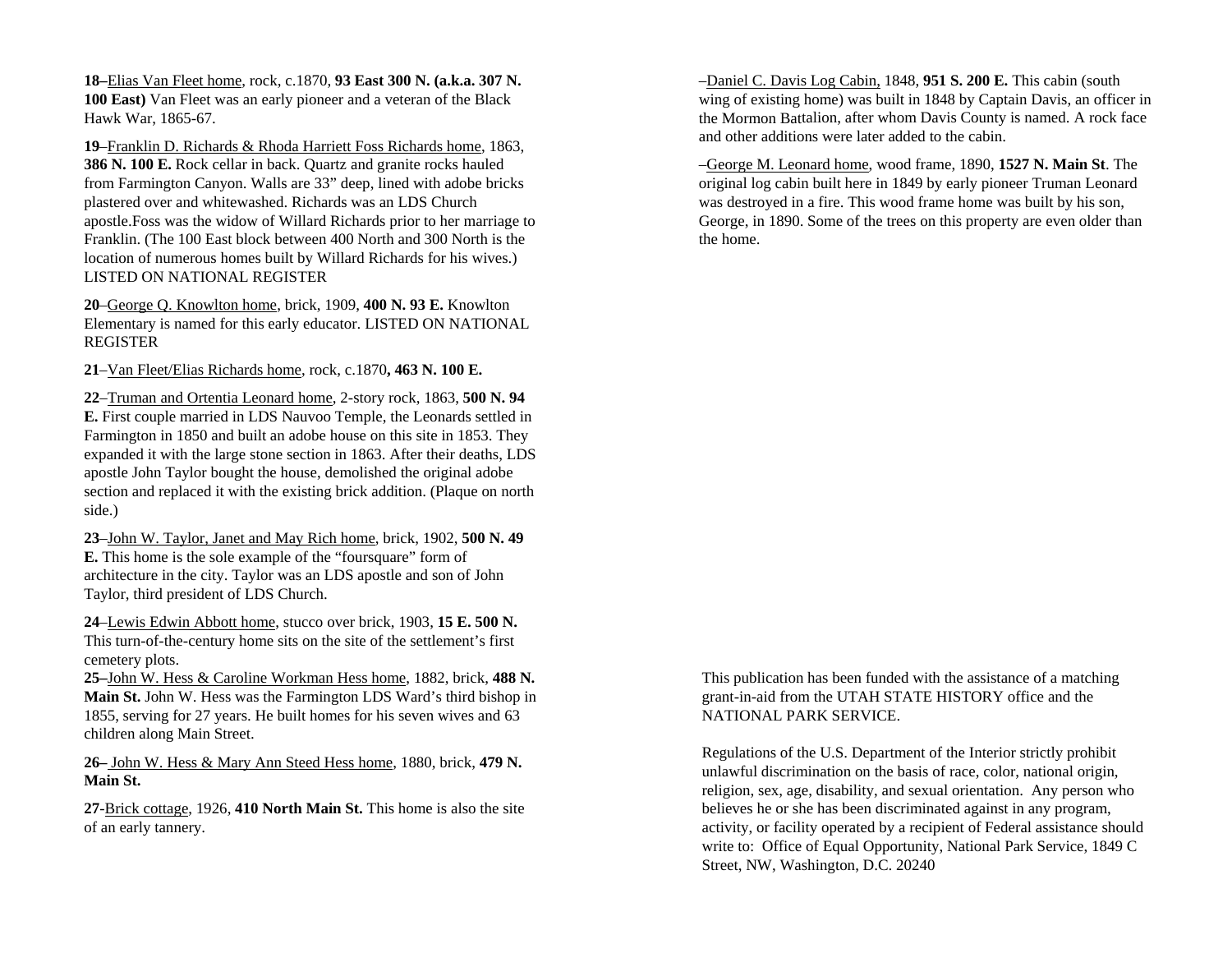**With nearly 200 sites eligible for the National Register of Historic Places, Farmington has a rich architectural and cultural history and has been designated a National "Preserve America" Community. As you explore and enjoy downtown's tree-lined neighborhoods, you will see many beautiful old homes that, in the interest of keeping the tour to a walkable length, are not covered.** 

#### **A few additional sites not included on this tour are:**

–Farmington City Cemetery, **500 S. 20 0 E.** Established June 6, 1883 on land donated by William Kelsey Rice, a pioneer of 1847. The wellpreserved, 1867, 2-room pioneer home of Rice and his 2n<sup>d</sup> wife, Ann Victoria Rose, is just north of the cemetery at 4 43 South 200 East. (The small, rock, west wing of house.) Visit the graves of many early pioneers. Plot locations are available from the sexton at the Courthouse and can also be viewed online at http://atlas.utah.gov/farmingtoncemetery/viewer.htm

–Hector Haight home, rock, 1867, **600 N. 121 W.** Haight was the area's first pioneer settler, considered the "Father of Farmington." Another early settler, Henry Hinman, later lived in this home.

–James Loynd home, rock, 1868, **600 N. 82 W.** Loynd served as pioneer Justice of the Peace in 1878, and owned the first organ in Farmington. Second story is a modern addition.

–Rock Mill, 1852, **Old Mill Road** (east of Main Street on 60 0 North) Willard Richards built this water-powered pioneer grist mill. His nephew, LDS apostle Franklin D. Richards, enlarged and rebuilt it of rock in 1859. Has been a restaurant and is now a private home. No public access.

–Alley S. Rose and Alvira Evalette Smith Rose home, adobe, 1885, **1787 North Main St.** Both Alley and Alvira crossed the plains as children. The home they built here, at the north end of Alley's parents' farm, served as a rest stop between Salt Lake and Ogden, where travelers watered their horses and enjoyed lunch in the shade of the tall trees. A tree was planted on the property to mark the halfway point.

–Leonard G. Rice Home and Barn, rock, c.1860, **736 S. 200 E.** This home was built by Emery and Alice Soule, and sold to the Rice Family in 1871. It has remained in their family through the years. The rock barn is one of the few remaining original barns in Farmington.

**28**–Miller home and farm, brick, 1890, **351 N. Main St.** Site of 1849 adobe home of Daniel Miller & Hannah Bigler Miller. Daniel turned the first furrow in Farmington. In 1890, Charles A. Miller, their son, demolished the original house and built this 2-story red brick home on its site. (The 1849 barn and granary were left standing.)

**29**–One story, pioneer home and farm, rock and wood siding over adobe**, 331 N. Main St.**

**30**–George Chaffin home, brick, 1895, **310 North Main St**. There was originally a United Order shoe shop on the east of this home.

**31**–Rock Church, 1862, **272 N. Main St**. Site of first LDS Primary meeting for 224 children on 8/11/1878. Construction on the church began with only \$12 in cash in 1862, under Brigham Young's supervision. When its first addition was built in 1941, Lynn Fausett painted a mural in the old chapel depicting the first Primary. The church was enlarged again in 1980.

**32**–Charles Penrose cabin, log, 1861, **272 N. Main St**. (behind church) This cabin was built in 1861 for Charles Penrose, who wrote several hymns for the LDS Church. It has been moved several times from its original site on the southwest corner of 300 North Main Street. Relocated to the church grounds in 1956. The cabin and the many historical artifacts it houses are preserved and maintained by the Daughters of the Utah Pioneers.

**33**–Jacob Miller home, rock, 1875, **245 N. Main St.** Miller's family was one of one of the first five to settle the Farmington area in 1848. The original blueprint of this home was drafted by the architect of the Rock Chapel across the street. Secret rock cellars sealed off in the basement were, presumably, once used to hide polygamists from federal authorities.

**34–**Brick bungalow, 1926, **211 N. Main St.** This home illustrates a type of residence popular throughout Farmington and the United States from 1900 to 1940.

**35**–Haight-Union Hotel, siding over adobe, 1857, **208 N. Main St**. This 2-story hotel was built by the area's first pioneer, Hector Haight (often called the "Father of Farmington"). Many early dignitaries, including Brigham Young, stayed here. LISTED ON NATIONAL REGISTER

**36–**Period-revival cottage, brick, 1925, **207 N. Main St.** Many charming period-revival homes were built during the 1920's, 1930's and 1940's.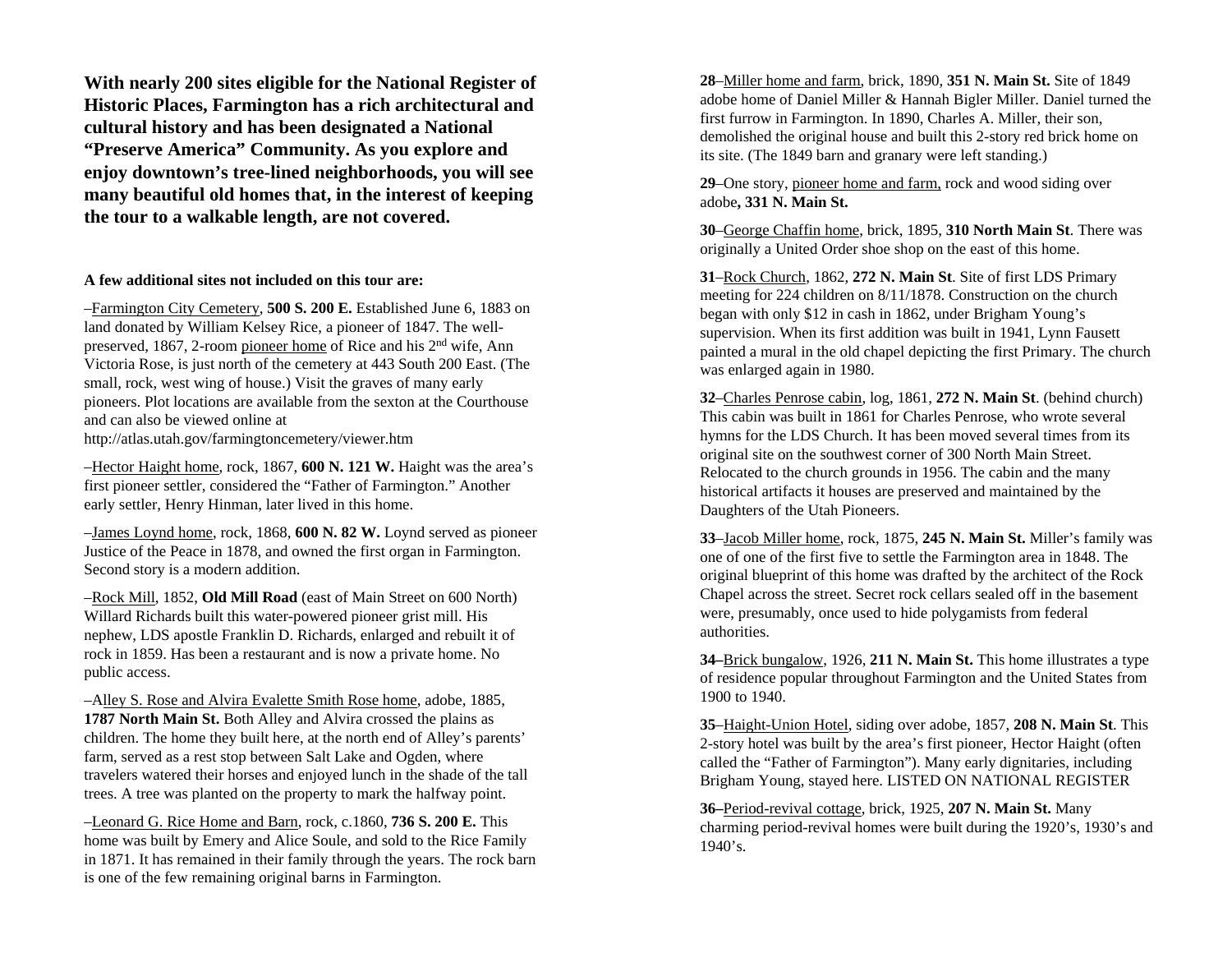**37–**Simple Victorian home, brick, 1893, **177 N. Main St.** This home is typical of the type of house built locally during the Victorian era.

**38–**Pioneer-era adobe home, c.1860-1870, **139 N. Main St**. As with most of Farmington's pioneer adobe buildings, the fragile bricks have been stuccoed over to protect them from water damage.

**39–**Judge Harold H. Robinson home**,** 1923, **127 N. Main St**. This 2 story, hip-roofed colonial is reminiscent of fine homes found on the east coast. Judge Robinson once joked that the cannon at the old Farmington City Hall (#40) was pointed directly at his home. He took it personally and had the cannon rendered unusable by filling it with cement and then pointed elsewhere.

**40**–Current Farmington City Hall, 1985, **130 N. Main St**.

**41**–LDS Davis Stake President's Office/Farmington City Historical Museum, brick, 1907, **110 N. Main St.** James H. Robinson supervised the construction of this building in 1907. In 1917, Farmington City purchased it for use as a City Hall, part of it serving as a library until 1964. Farmington's Lion's Club took over the lease in 1970 and graciously donated it in 2002 so the City could use it as a museum. The Farmington City Historical Museum opened in July 20 04. It is open Wednesdays from 1-4 p.m., and may be visited at other times by appointment (leave a message at 451-4850). LISTED ON NATIONAL REGISTER

**42**–Oliver Robinson barn, rock, 1872, **100 N. 67 W**. Built as a hay barn for animals, this beautiful rock barn was converted into apartment residences around 1900, and into a single-family home in the 1940's by Zelda and Fred Tidwell.

**43**–Joseph Lee Robinson, later Oliver Robinson home, adobe, 1854,

**94 N. 100 W**. This two story, hall-parlor home was built by one of Farmington's first five settler families, who arrived here in 1849. Joseph Lee Robinson served as the area's first LDS bishop, and each of his five wives lived in this house at some point. Oliver Lee Robinson, Joseph's eldest son, lived here later. Several cottages were built behind the house for plural wives.

**66–**Nephi Palmer home, 1929,**10 S. Main St.** Nephi Palmer was a title abstractor who built this brick bungalow to function as both a home and office. It has four entryways, including one that led to his office. Like the next 3 homes on the tour, it shows off beautiful architectural features of the arts-and-crafts movement, which sought to counter the excess of the Victorian period by returning to pre-industrial-revolution times when things were handmade by craftsmen.

**67–**Hess home, 1922, brick, **30 South Main St.** Another example of this neighborhood's beautiful, brick, 1920's bungalows.

**68–**Joseph and Annetta Udy home, brick, 1920, **44 South Main St.** This craftsman-style bungalow was built by Grant Clark (son of Amasa Clark and grandson of Ezra T. Clark) for the Udys, who lived here from the time it was built until they died in 1935. The home passed to their daughters, Marva Earl and Fontella Chaffin, who shared the residence for a time before Marva took full ownership. She lived in the home until 1985. The front rooms still feature the original gumwood, which was fashionable in houses of this style but quite an expensive upgrade, as it had to be imported.

**69–**Craftsman-style bungalow, brick, 1926, **54 South Main St.**

**This concludes the tour. We hope you enjoyed learning about Farmington's heritage. Comments and questions about the tour or the city's history in general may be directed to: Farmington City Historic Preservation Commission, c/o Farmington City Offices, P.O. Box 160, Farmington, UT 84025.** 

**This walking tour was created in 20 07 by the Farmington City Historic Preservation Commission and is also listed as "Trail #2 –Historic Tour" on the Farmington Trails Committee's Master Trails Map.**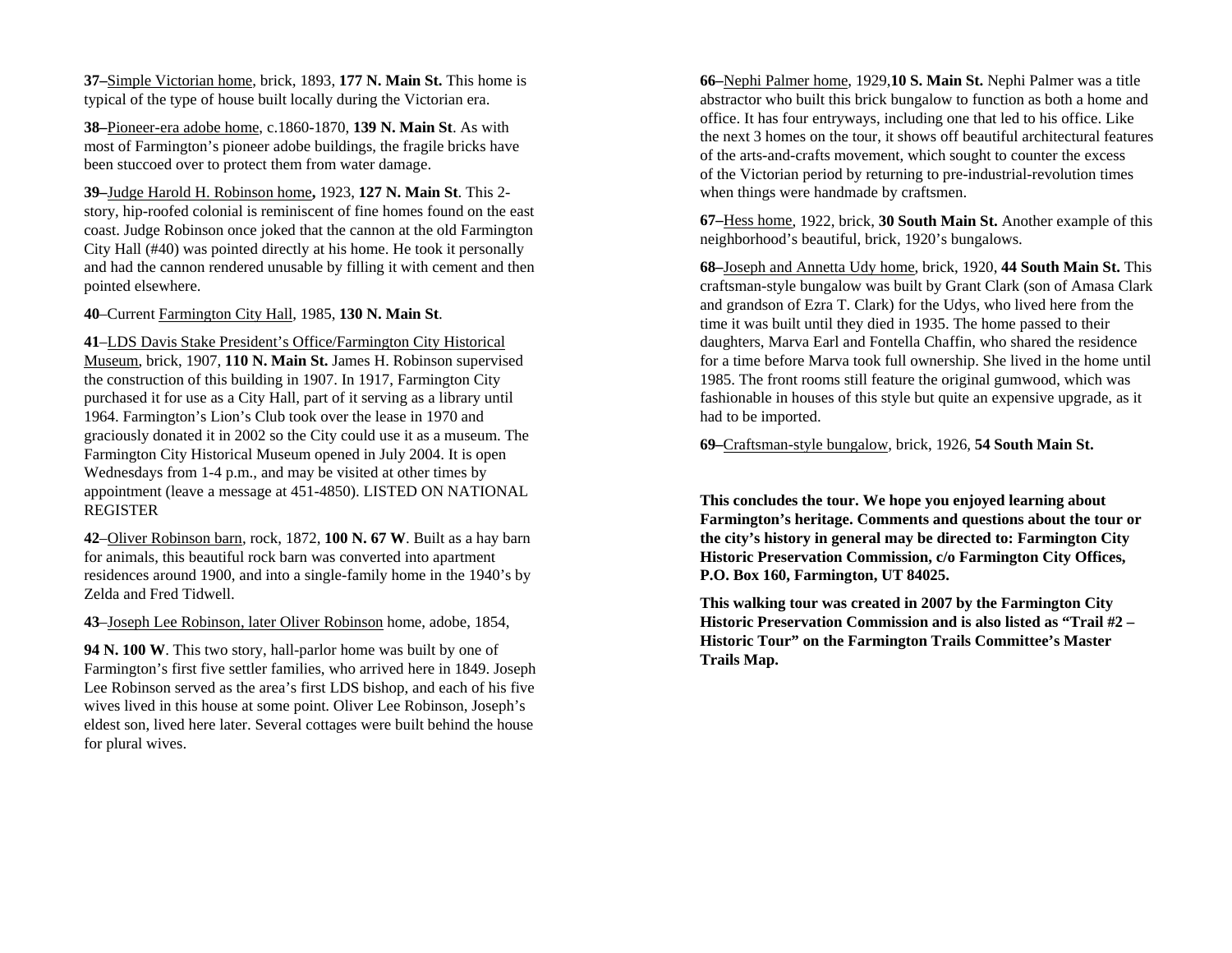**60**–Annie Clark Tanner home, 1901, brick, **291 West State St**. Annie was the daughter of Ezra T. Clark and his second wife, Susan Leggett Clark. For a decade following her polygamous marriage to Joseph Tanner in 1883, she lived in hiding and moved frequently, finally returning to Farmington to a home of her own, an old pioneer adobe house her father gave her. In 1901, with financial help from her father, Annie tore down the old home and had this Victorian Eclectic house built. Her autobiography, *A Mormon Mother*, describes how her husband left her and their ten children without support in 1913. She built a rental house next door and rented rooms in the main house to famous orchestra musicians employed at Lagoon. She worked for neighbors - washing, scrubbing floors for 15 cents an hour to pay for her children's education. Six of her children received a college education, including her son, O.C. Tanner. LISTED ON NATIONAL REGISTER

**61–**Thomas & Martha Sanders home, 1925, originally a basement house until 1940, **207 West State St.** The foundation for this house was completed in 1925 and it was occupied through 1940 when the main floor was completed as a single-story, hip-roofed bungalow by Thomas and Martha Sanders. Thomas Sanders was a carpenter who helped build many of the homes in the Farmington area. He was also employed for Miller Floral in the 1920's. LISTED ON NATIONAL REGISTER

**62–**Craftsman-style bungalow, brick and stucco, 1920, **137 W. State** 

**63–**Late Victorian home, brick, 1912, **86 S.100 W.**

**64–**Dahl/John Walsh home, 1898, brick, **73 S. 100 W.** Built for <sup>a</sup> Swedish couple by the name of Dahl, this charming home was then sold it to LDS bishop, John Walsh. Walsh is credited with persuading the church's headquarters to hire artist Lynn Fausett to paint the Primary mural in the rock church.

XX**–**Greenhouses, **approx. 50 South**. You may notice the remains of the Elliott family's greenhouses at midblock on both sides of 100 West. In the early 20<sup>th</sup>-century, Farmington was touted as "The Rose City," due to its abundance of greenhouses and garden businesses, the largest being Miller Floral, located on 200 West where the Jr. High is located.

**63–**English Tudor home, 1929, brick, **72 West State St.** The "Three Sisters" are beautiful brick cottages, all built in 1929 in the English Tudor style, a picturesque, period-revival style popular in the early 20<sup>th</sup>century.

**64–**English Tudor home, 1929, brick, **66 West State St.**

**65–**English Tudor home, 1929, brick, **54 West State St.**

**44**–Robinson family home, stuccoed adobe, 1865, **100 N. 104 W**. The Joseph Lee Robinson family built an adobe house here in 1865. In 1874, son and daughter-in-law, Joseph Elijah Robinson & Dora Robinson, moved in and added to the home. Joseph was the youngest son of Joseph Lee Robinson and Maria Wood Robinson and the first white male child to be born in Farmington on February 2, 1849. His son, R.C. "Doc" Robinson later lived here and received the Carnegie Award for bravely rescuing two women from the massive Farmington flood of 1923.

**45**–Thomas Rogers and Aurelia Spencer Rogers home, 1867, adobe, **142 West State St.** Aurelia organized the first LDS Primary program for children (see #23). Originally a 2-room adobe house with a front porch, the exterior was rocked over in late 20<sup>th</sup>-century.

**46**–Pioneer schoolhouse/Bamberger station, 1855, adobe, **184 West State St.** Originally Farmington's third schoolhouse, then the Bamberger Train Station, this building is now a private residence.

**xx**-Clark Lane National Historic District: Accepted to the National Register of Historic Places in 1997, this is the first nationally listed historic district in Davis County, encompassing the homes on State Street (formerly "Clark Alley" or "Clark Lane") between 200 West and 400 West.

**47–**John Leavitt/Timothy Clark & Lucy Rice Clark home, adobe, rock, and brick, **208 West State St.** John Leavitt, an important railroad man, built the original 2-room adobe house (northeast corner) in 1862. The Clarks built a 2-room rock addition to the west in 1873 and 2-story brick central passage wing, in front, in 1881. While raising 8 children here, they rented the two upstairs bedrooms to railroad workers and travelers. An ardent suffragist and active in politics, Lucy became the first woman (in 1908) to cast a vote at the Republican National Convention. In 1918, Edmond and Elizabeth Whitaker bought the house, enlarged the kitchen and added the craftsman-styled front porch. LISTED ON NATIONAL REGISTER

**48–**James and Millie Millard home, 1955, brick mid-20th-century, **220 West State St.**

**49–**Edmond Whitaker & Elizabeth Wood Whitaker, 1950, wood frame, **256 West State St.** (fire and subsequent remodeling in 1980's) Edmond and Elizabeth built this house on the west side of their property and retired when their children were grown, moving from tour house #47. Their family ran a dairy business and had an onion farm a few blocks west of this home.